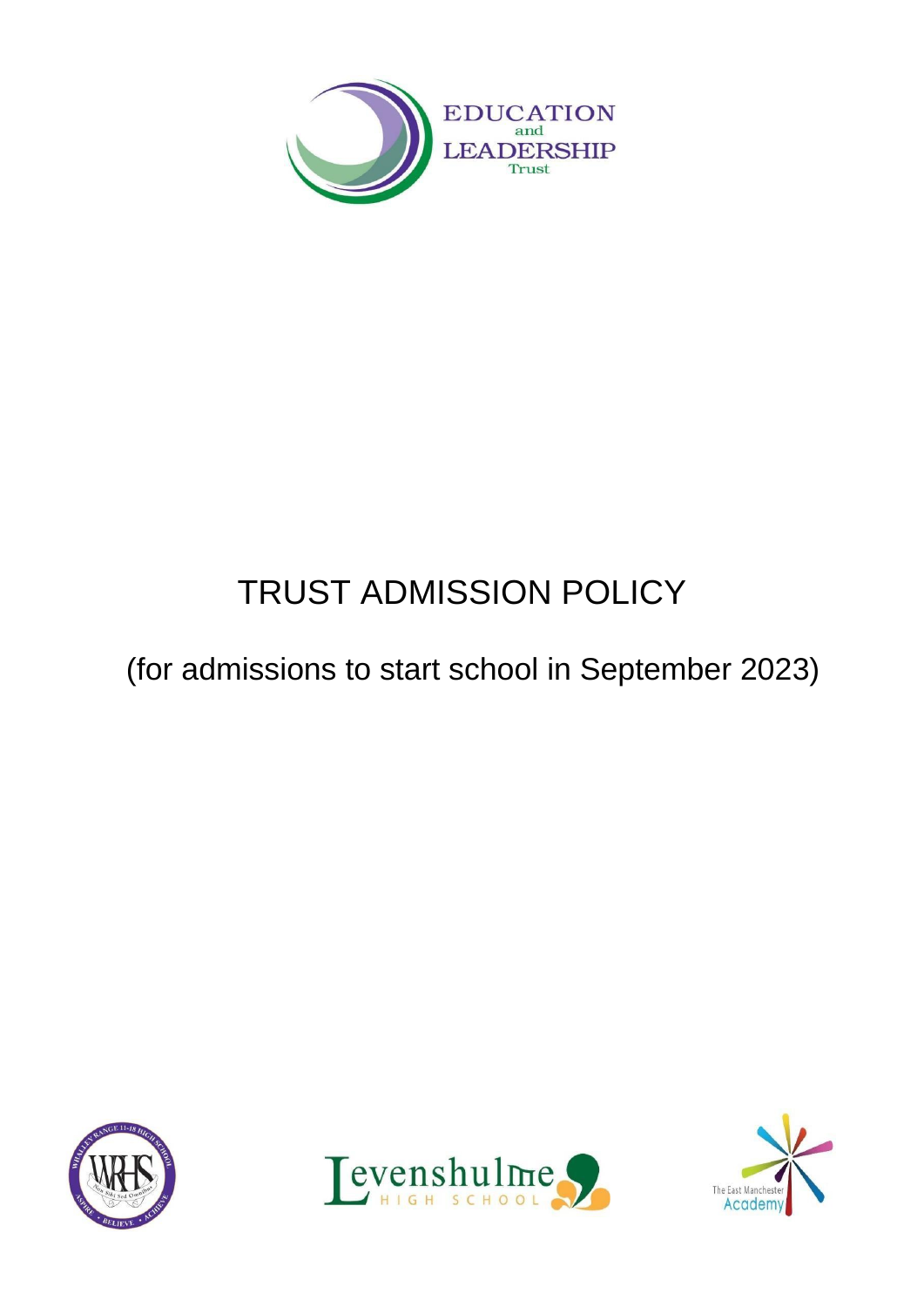### **CONTENTS**

| 4.2 Admission Procedure for Year 7 Students for September Intake 5       |
|--------------------------------------------------------------------------|
|                                                                          |
| 4.4 Secondary Admissions Round for Year 7- Oversubscription Criteria5    |
|                                                                          |
|                                                                          |
|                                                                          |
|                                                                          |
|                                                                          |
|                                                                          |
|                                                                          |
|                                                                          |
|                                                                          |
|                                                                          |
|                                                                          |
| 5.2 Admission Procedure for Year 7 Students for September Intake 11      |
|                                                                          |
| 5.4 Secondary Admissions Round for Year 7- Oversubscription Criteria 11  |
|                                                                          |
|                                                                          |
|                                                                          |
|                                                                          |
|                                                                          |
|                                                                          |
|                                                                          |
|                                                                          |
| 6.2 Admission Procedure for Year 7 Students for September Intake 17      |
|                                                                          |
| 6.4 Secondary Admissions Round for Year 7- Oversubscription Criteria  17 |
|                                                                          |
|                                                                          |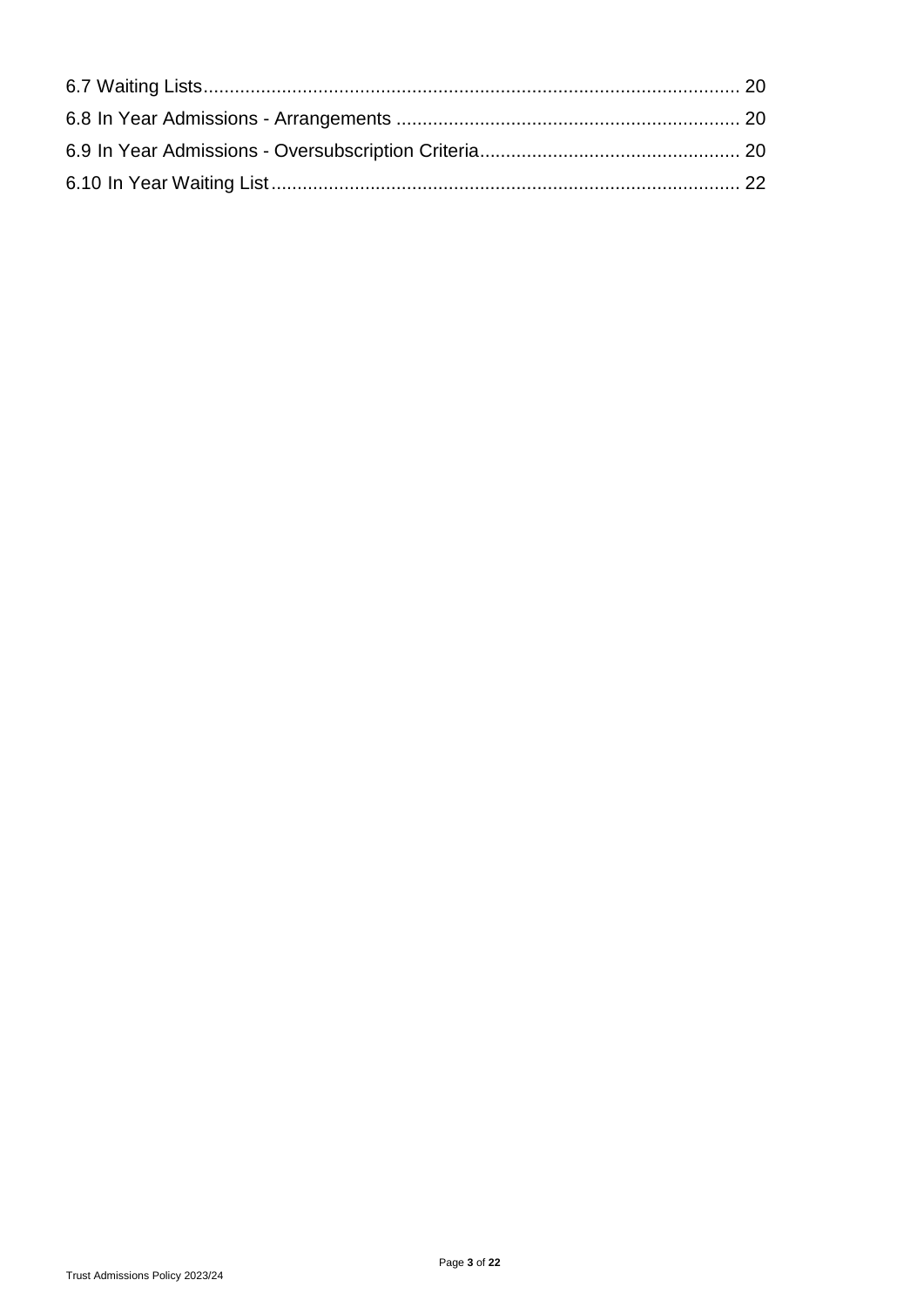#### **1.0 PURPOSE OF THE POLICY**

The Education and Leadership Trust is the Admission Authority and is therefore required to draft, consult on and determine their admission arrangements.

Where there are more applicants than places available, the academy will apply the admission arrangements in order to decide which applicants will be offered places.

These admission arrangements apply to applicants seeking a place in Year 7 and in Year. Applications for admission to the sixth form will be dealt with by the academy, not by the LA. Applicants should apply direct to the academy for a sixth form place.

#### **2.0 PRINCIPLES OF THE POLICY**

- We will welcome students of every race, colour, faith and level of ability
- We will ensure that each student is provided with equality of opportunity
- We will provide schools, students, parents/carers with full information about the school
- We will provide students, parents/carers with the opportunity to look around the school and talk to staff
- We will ensure a smooth and efficient transition for students, to the school
- Students with additional needs will have individualised arrangements made for their transition

#### **3.0 APPLICATION PROCEDURES**

Education and Leadership Trust has elected to use the Local Authority's admission process. Therefore, the co-ordination and administration of admissions is undertaken by Manchester LA's Admissions Service.

All parents/carers are required to apply to their home LA (Local Authority) regardless of where the school/academy they are applying for is situated. Manchester residents will apply to Manchester LA. The LA will liaise with other Admission Authorities in Manchester and other LAs where required. Manchester LA will inform parents/carers in writing of the outcome of their application.

Applications should be made online at [www.manchester.gov.uk/admissions](http://www.manchester.gov.uk/admissions) alternatively, paper forms are available and can be requested by phone on 0161 245 7166. They should be returned to:

The Admissions Service Manchester City Council P.O. Box 532 Town Hall **Manchester** M60 2LA

Or [school.admissions@manchester.gov.uk](mailto:school.admissions@manchester.gov.uk)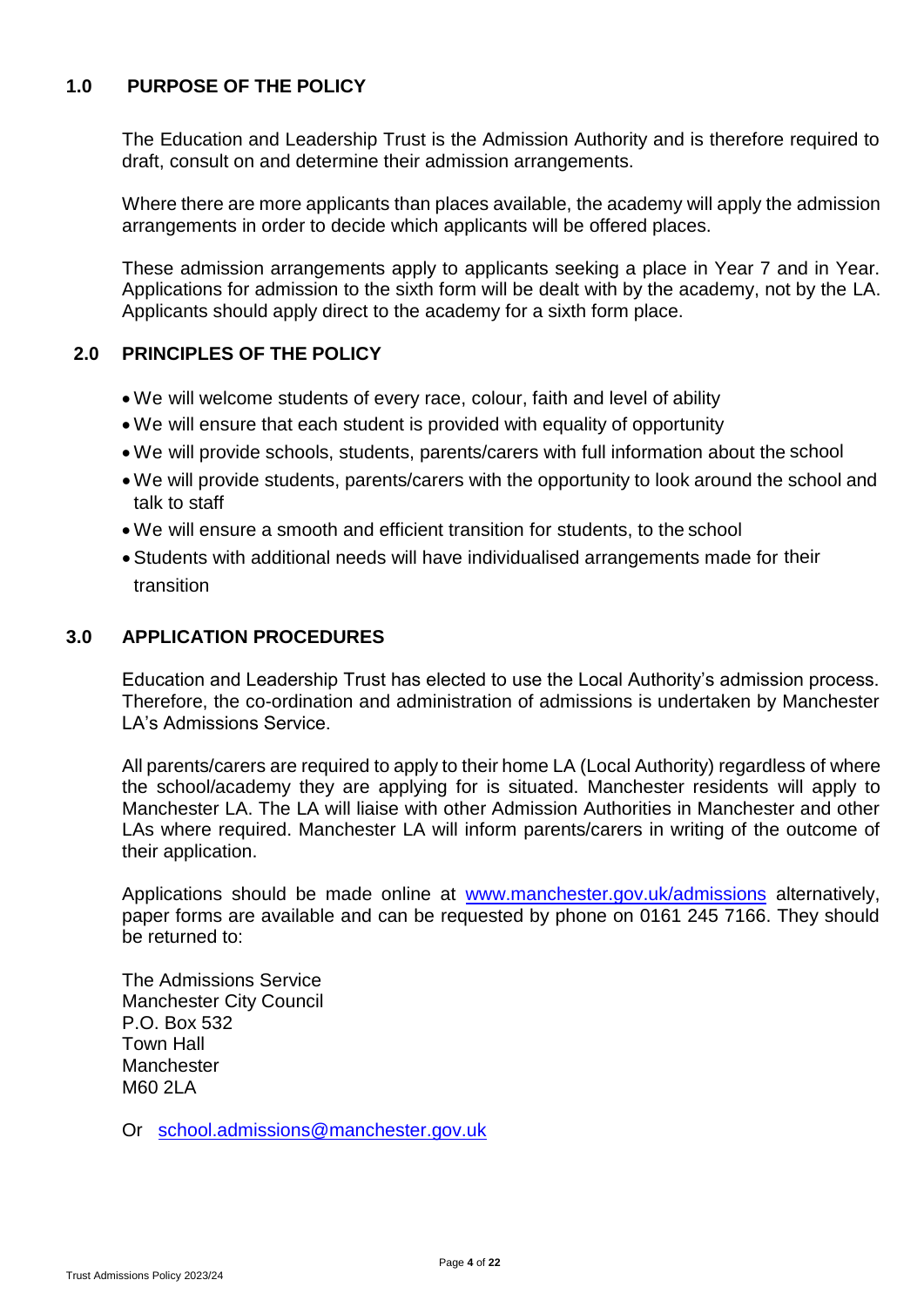#### **4.0 WHALLEY RANGE 11-18 HIGH SCHOOL**

#### <span id="page-4-0"></span>**4.1 Admission Numbers (PAN)**

A Published Admission Number (PAN) is the number of places a school/academy has in each year of entry. Places will normally only be offered up to the published admission number. A child cannot be refused admission to the normal year of entry on the grounds of prejudice to the provision of efficient education and efficient use of resources unless the published admission number has been reached. The Whalley Range PAN is 270.

Outside of the year of entry it is expected that the PAN will continue to be applied. However, if circumstances at the academy have changed since the year of entry, a place may be refused even if the admission number has not been reached.

#### <span id="page-4-1"></span>**4.2 Admission Procedure for Year 7 Students for SeptemberIntake**

Information about the school will be provided in the first instance by:

- The LA to all parents/carers
- The school through its website [www.wrhs1118.co.uk](http://www.wrhs1118.co.uk/)
- The school through brochures on request
- The school through policies on request
- The school through Open Evenings, Transition Days and other events

Parents/carers must apply to their home Local Authority (LA) on or before the LA's closing date. Details of the closing date will be provided in the LA's brochure and on their website – [www.manchester.gov.uk/admissions.](http://www.manchester.gov.uk/admissions)

After September 1<sup>st</sup> any parents/carers wanting a place at the school must contact the LA directly.

#### <span id="page-4-2"></span>**4.3 Oversubscription Criteria**

The oversubscription criteria will be applied to all applicants where there are more applicants than places available. All applicants will be placed in a priority order determined by the oversubscription criteria. Places will be offered to the applicants with the highest priorityuntil all places at the academy have been offered.

• Year 7 in September (Secondary Admissions Round),

#### **4.4 Secondary Admissions Round – Oversubscription Criteria**

All children whose Education, Health and Care Plan names the school must be admitted subject to appropriate, statutory meetings and agreed plans.

**Category 1** - children who are looked after by a Local Authority and children who were previously looked after by a Local Authority. Children who were looked after or in state care outside of England and ceased to be in state care as a result of being adopted.

Previously looked after children are children who were looked after, but ceased to be so because they were adopted (or became subject to a child arrangement order or special guardianship order). A child is regarded as having been in state care in a place outside of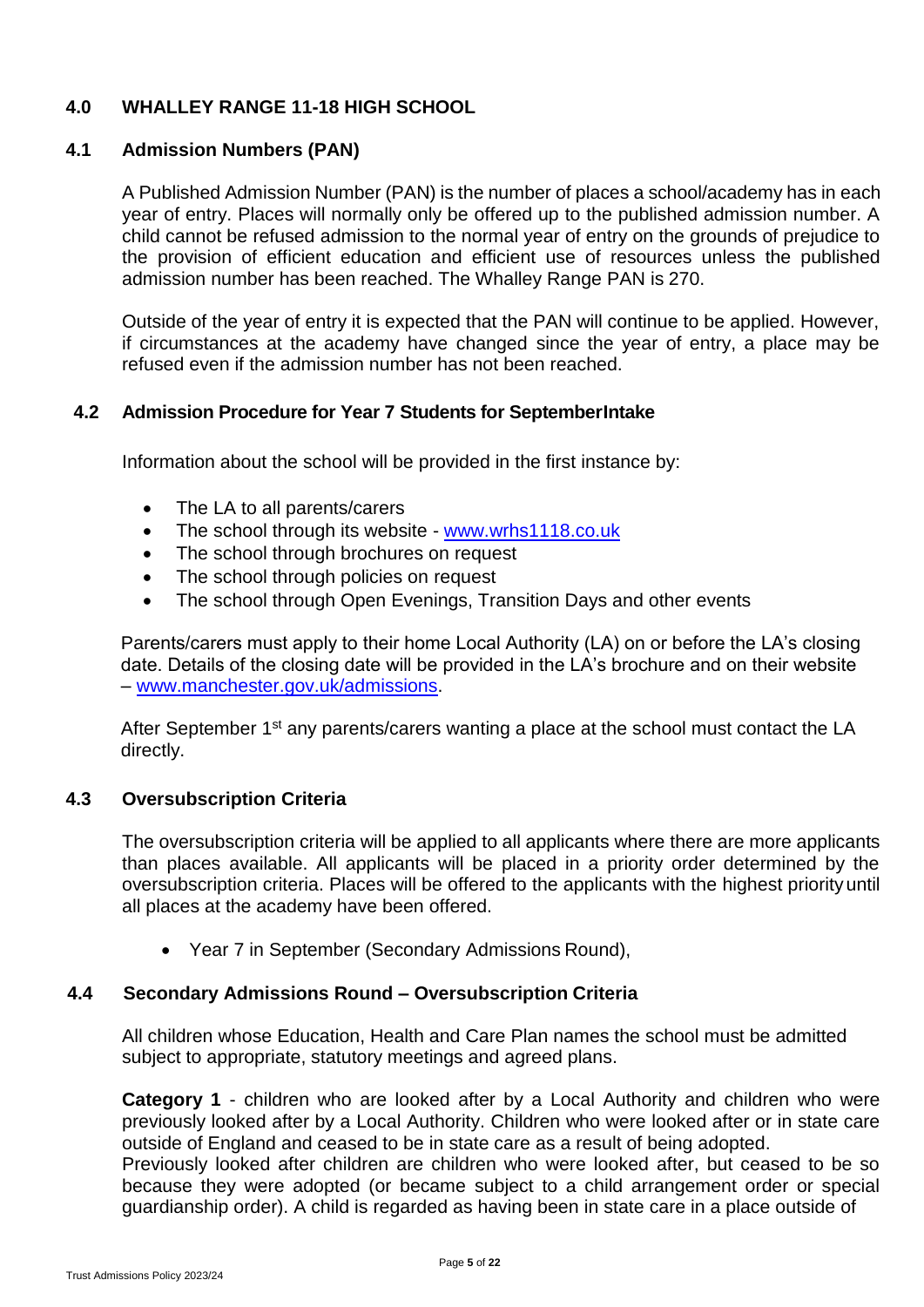England if they were accommodated by a public authority, a religious organisation or another professional provider of care.

**Category 2** - children with exceptional medical/social needs;

**Category 3** - children with a sibling at the academy;

#### **Category 4** – all other children

Within each category, applicants will be prioritised according to the distance between the child's permanent address and the academy. Distance will be measured in a straight line from the centre point of the child's permanent home address to the centre point of the academy as defined by Local Land and Property Gazetteer (LLPG), and using the LA's computerised measuring system, with those living closer to the academy receiving higher priority.

Proximity to the academy is used as a tie-breaker, those living closest being given priority. On the rare occasion where the offer of places to applicants with equi-distant addresses would lead to oversubscription, the decision of who will be offered the place will be made by random selection.

For parents/carers who have shared responsibility for a child, the place of residency will be determined as the address where the child lives for the majority of the week. Where this cannot be easily determined full details must be provided in writing at the time of application to enable the LA to determine which address will be used for the purpose of admission. Should the LA be unable to reach a decision based on the information received, the address provided for claiming Child Benefit and where appropriate, Child Tax Credits will be used. In such circumstances, documentary evidence must be provided.

#### **Notes: Category 2 – Exceptional medical/social needs**

- A panel of LA officers will consider Category 2 applications on behalf of the Academy Trust.
- If a parent/carer has chosen Whalley Range 11-18 High School because the child has exceptional social or medical circumstances or the parent/carer is disabled, this should be indicated with the reasons for choosing the academy. Parents/carers must also provide a letter from a doctor or social worker as supporting evidence. The LA will then send a category 2 application form allowing the parent/carer to state in full the exceptional social/medical reasons why the child should attend this academy.
- If supporting evidence is not supplied with a category 2 application the application will be refused.

#### **Category 3 – Sibling**

- A sibling is defined as an older sister attending Whalley Range 11-18 High School when the applicant will take up the place and living at the same address. This includes adopted siblings, stepsiblings and foster children;
- Sibling criteria, as specified above will be applied with the exception of siblings who are attending the Sixth Form of Whalley Range 11-18 High School.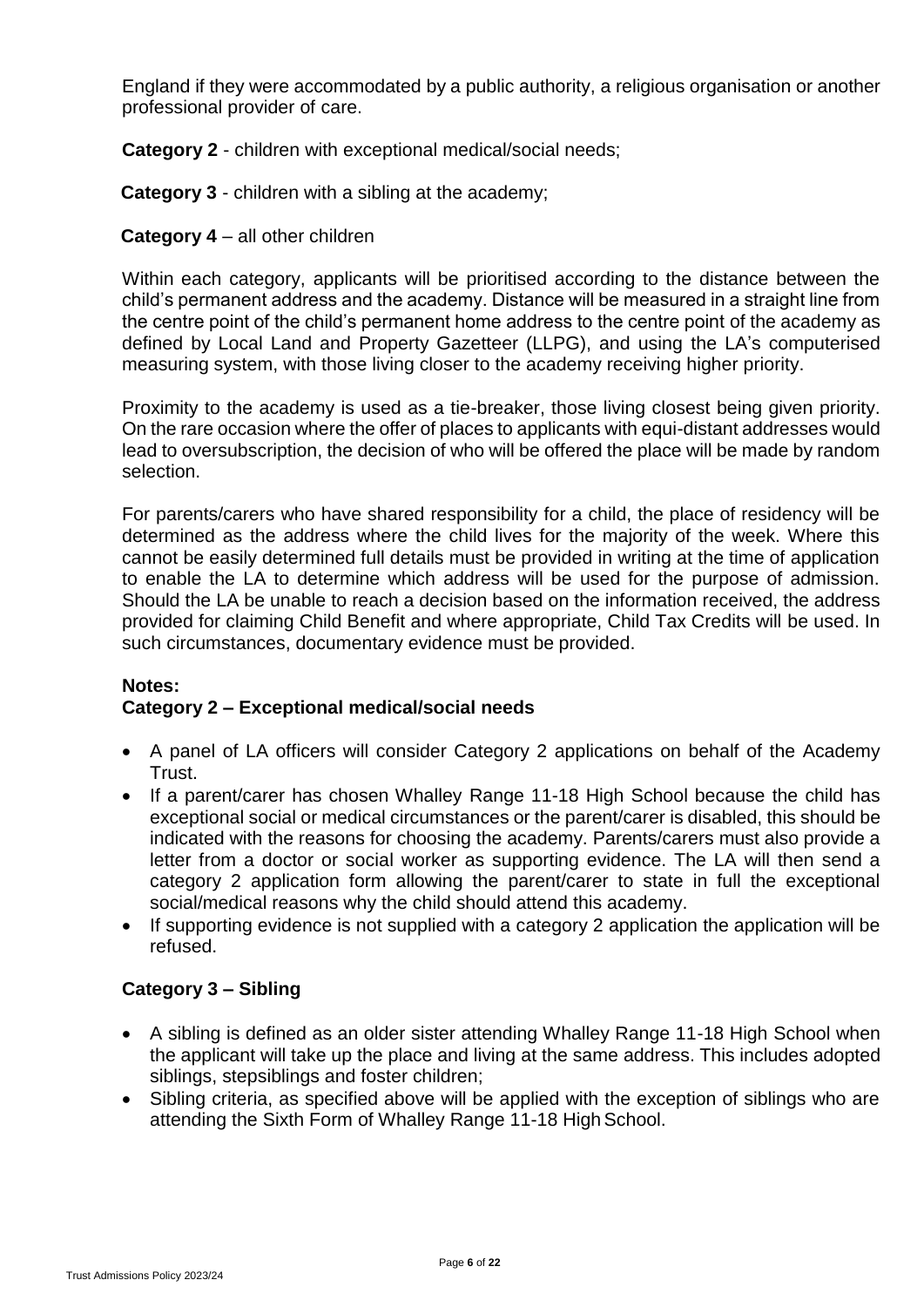#### <span id="page-6-0"></span>**4.5 Admission of children outside their normal age group**

Parents may request that their child is admitted outside their normal age group. To do so parents should include a request with their application, specifying why admission out of normal year group is being requested.

When such a request is made, the Academy Trust will make a decision on the basis of the circumstances of the case and in the best interests of the child concerned, taking into account the views of the headteacher and any supporting evidence provided by the parent.

Guidance for parents wishing to request consideration outside of the chronological age group:

- a. It is advised that all parents who submit a request still make an application for a school place at the normal time.
- b. Requests should be made in writing to the Academy Trust
- c. Parents may provide any supplementary documentary evidence to support their request
- d. Decisions are made by the Academy Trust on an individual case basis and the Trust will consider:
	- $\circ$  The views and wishes of the parent
	- o The views of the prospective Headteacher/Governing Body
	- o Evidence indicating academic, social and emotional development to date
	- o Where relevant, the child's medical history
	- o Whether the child has previously been educated out of chronological age group
	- $\circ$  If the child would have fallen into another age group if it were not for the child being born prematurely

Decisions will be communicated in writing.

Should a request be granted, it does not indicate a formal offer of a school place. Instead it is an agreement to consider the child's application for a school place outside of their normal chronological age group.

Should the request be granted but your child is unsuccessful at obtaining a place at the school, the agreement made by the Academy Trust cannot be extended to other schools. This could result in your child being considered for a school place elsewhere in their normal chronological age group.

Should the request not be granted, your child could still be considered for a place at the school in their normal chronological age group.

The Academy Trust may share details of your request with Manchester Local Authority in order to seek advice. Permission will be obtained prior to the exchange of any information.

#### <span id="page-6-1"></span>**4.6 Late Applications**

The following excerpt taken from the LA's Admissions Scheme 2021/22 describes how late applications will be dealt with.

**4.6.1** The closing date for applications will be 31 October 2022. Any school application forms received after the closing date will be processed as late applications. This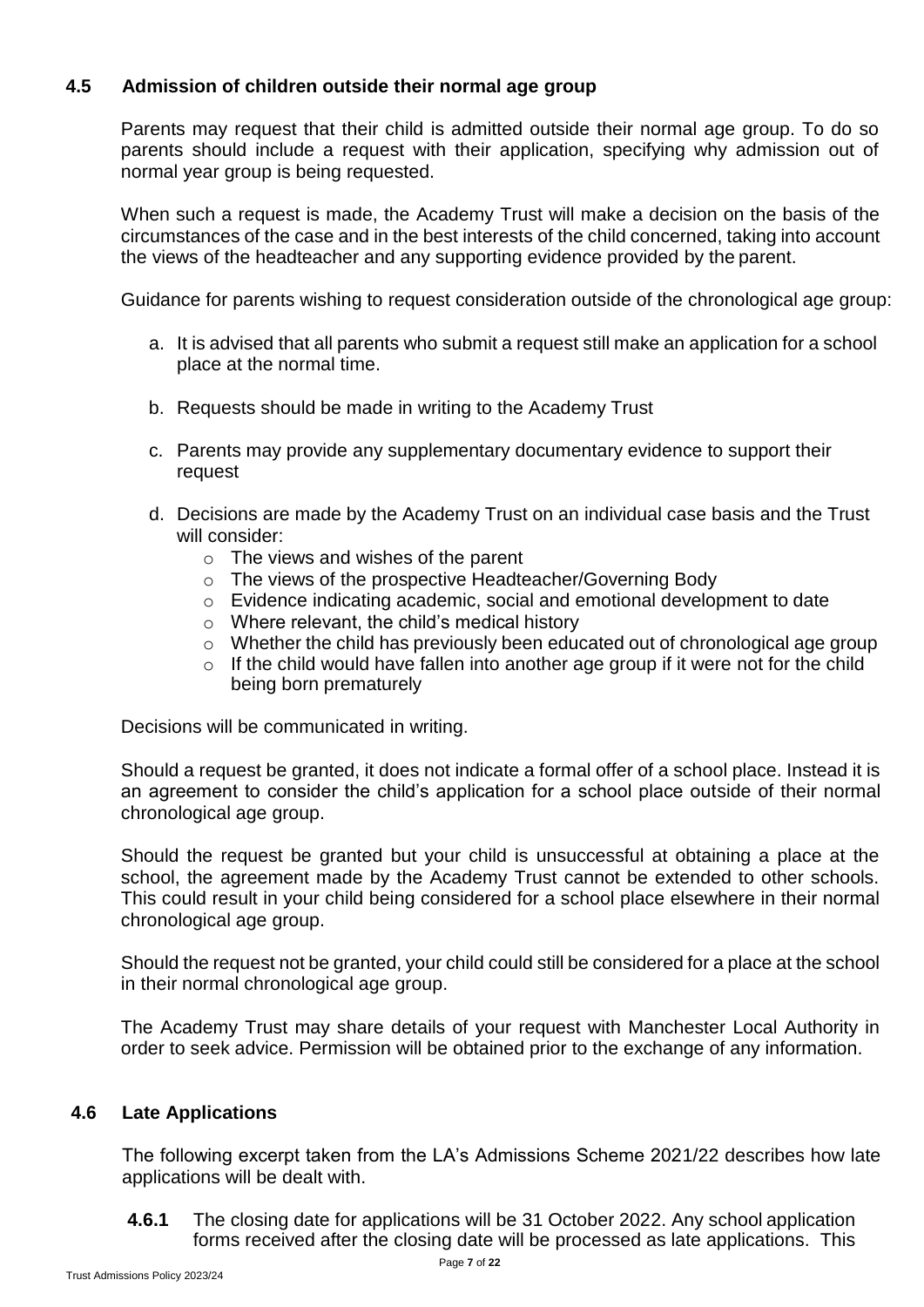means an offer of a school/academy place will be made after all on time applicants have been processed. Late applications for Manchester school/academies may result in parents/carers not being offered a place at their preferred school/academy.

**4.6.2** There is no closing date for late applicants. Admissions process lates after all ontime applications have been allocated and then places are offered in monthly batches.

#### <span id="page-7-0"></span>**4.7 Waiting Lists**

Waiting lists will be held in criteria order according to the oversubscription criteria. Waiting lists will not be operated on a "first come, first served" basis. The amount of time an applicant is on a waiting list will not affect their position on it.

For the Secondary Admissions Round a waiting list will be held up to the end of the autumn term. At this point applicants will be required to re-apply for the academy should they wish to stay on the waiting list.

#### **4.8 In Year Admission Arrangements for admitting students in Year 7-11 including readmission for any students who have left Whalley Range 11-18 High School during the course of the year**

- All applications submitted for years other than the normal year of entry should be made directly to the LA.
- Applications will be considered by the school and if the year group applied for has a place available, will admit the child.
- Parents/carers whose application is unsuccessful have the right to appeal to an independent appeal panel.
- The LA will provide a written explanation and an offer of appeal.

#### **4.9 In Year Admissions – Oversubscription Criteria Y7 – 11 during the Academic Year**

All children whose Education, Health and Care Plan names the academy must be admitted, subject to appropriate, statutory meetings and agreed plans.

**Category 1** - children who are looked after by a Local Authority and children who were previously looked after by a Local Authority. Children who were looked after or in state care outside of England and ceased to be in state care as a result of being adopted.

Previously looked after children are children who were looked after, but ceased to be so because they were adopted (or became subject to a child arrangement order or special guardianship order). A child is regarded as having been in state care in a place outside of England if they were accommodated by a public authority, a religious organisation or another professional provider of care.

**Category 2** - children with exceptional medical/social needs;

**Category 3** - children with a sibling at the academy

**Category 4** *–* children who have moved into Manchester and are without an offer of a place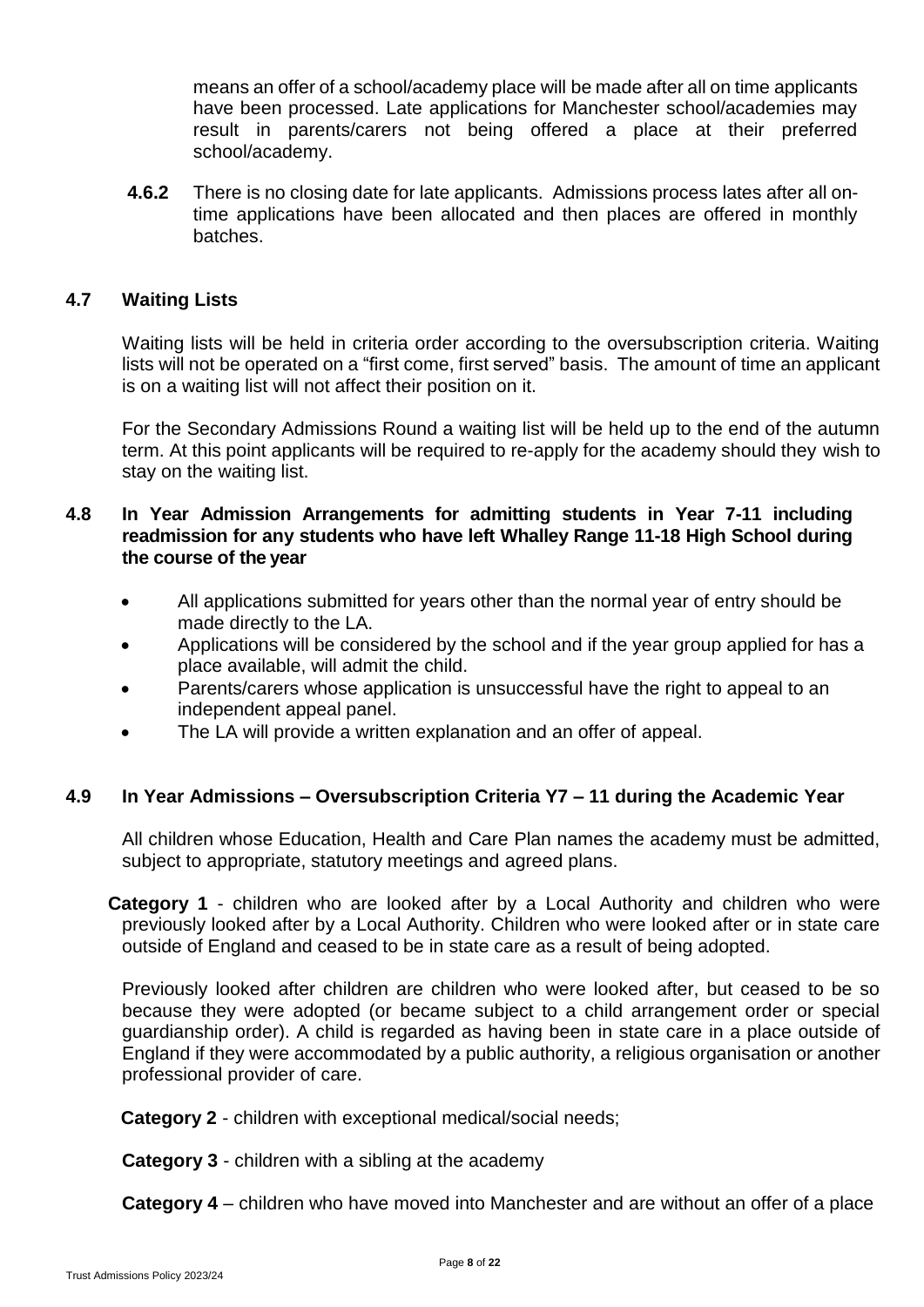#### **Category 5** – all other children

Within each category, applicants will be prioritised according to the distance between the child's permanent address and the academy. Distance will be measured in a straight line from the centre point of the child's permanent home address to the centre point of the academy as defined by Local Land and Property Gazetteer (LLPG), and using the LAs computerised measuring system, with those living closer to the academy receiving higher priority.

Proximity to the academy is used as a tie-breaker, those living closest being given priority. On the rare occasion where the offer of places to applicants with equi-distant addresses would lead to oversubscription, the decision of who will be offered the place will be made by random selection.

For parent/carers who have shared responsibility for a child, the place of residency will be determined as the address where the child lives for the majority of the week. Where this cannot be easily determined full details must be provided in writing at the time of application to enable the LA to determine which address will be used for the purpose of admission. Should the LA be unable to reach a decision based on the information received, the address provided for claiming Child Benefit and where appropriate, Child Tax Credits will be used. In such circumstances, documentary evidence must be provided.

#### **Notes:**

#### **Category 2** - Exceptional medical/social needs

- A panel of LA officers will consider Category 2 applications on behalf of the Academy Trust.
- If a parent/carer has chosen Whalley Range 11-18 High School because the child has exceptional social or medical circumstances or the parent is disabled, this should be indicated with the reasons for choosing the academy. Parents/carers must also provide a letter from a doctor or social worker as supporting evidence. The LA will then send a category 2 application form allowing the parent/carer to state in full the exceptional social/medical reasons why the child should attend this academy.
- If supporting evidence is not supplied with a category 2 application the application will be refused.

#### **Category 3** - Sibling

- A sibling is defined as a sister attending the applied for school when the applicant will take up the place and living at the same address. This includes adopted siblings, stepsiblings and foster children;
- Sibling criteria, as specified above may be applied whether the sibling is older or younger than the applicant with the exception of siblings who are attending the Sixth Form of Whalley Range 11-18 High School.

#### **Category 4 – New to Manchester**

- A child is considered new to Manchester when they:
	- a. Move into the city from abroad and make an application within the same academic year.
	- b. Move into the city from another LA and make an application within the same academic year and it is unreasonable to expect them to attend their previous school.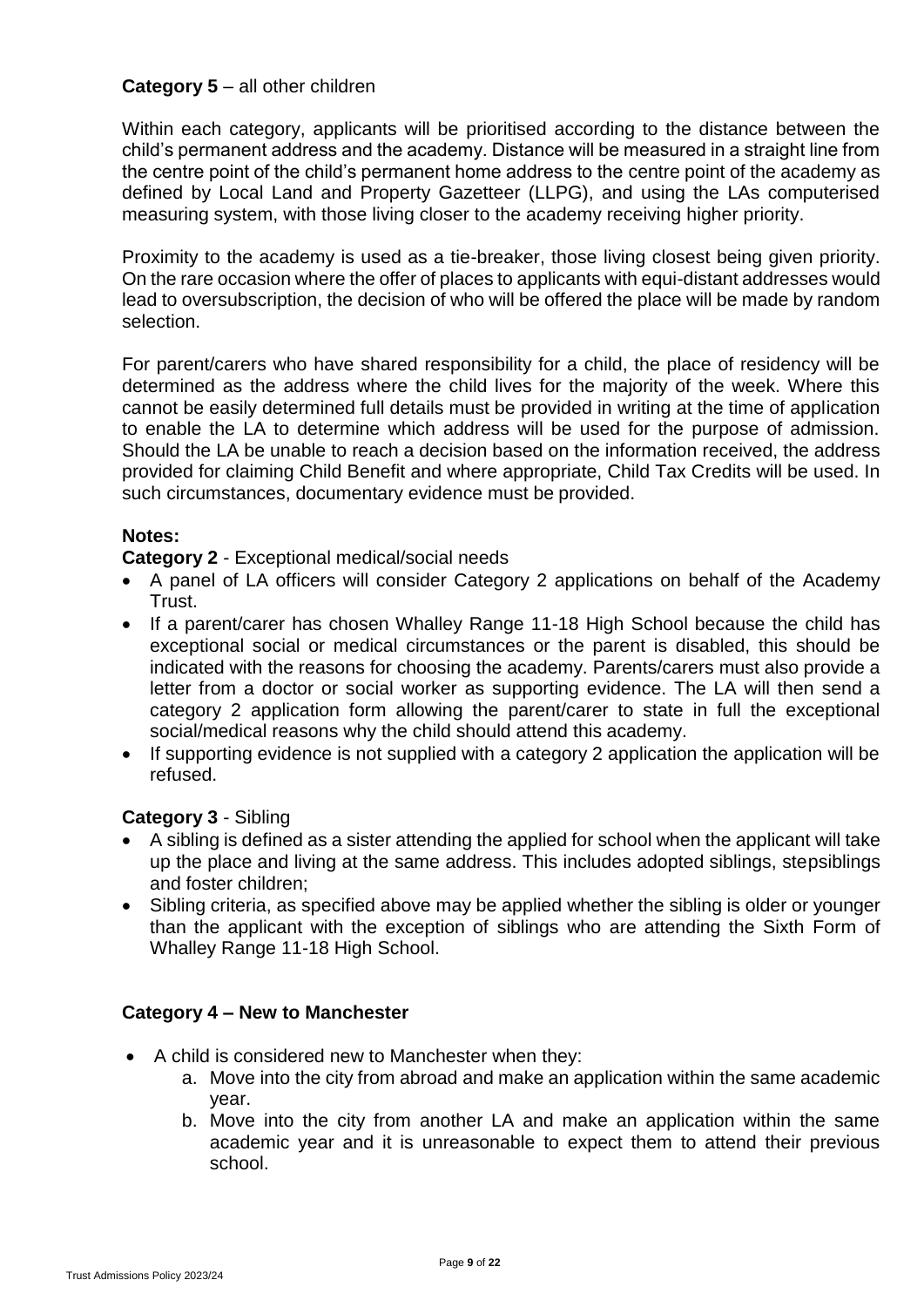- A child who is new to Manchester will be prioritised for their preferred schools. These applicants have not had the opportunity to apply during the normal admission round when they may have had a reasonable chance of being offered a preferred school.
- All preferences will be considered equally and if more than one preference can be offered the highest ranked preference will be offered. If no preference can be offered an alternative offer of the closest Manchester school or academy with vacancies will be made. Once a preference or an alternative offer is made, the applicant will no longer be considered in this category.

#### <span id="page-9-0"></span>**4.10 In Year Waiting List**

For In Year applications, waiting lists will be held for the term in which the application was made. At the end of the term all applicants will be removed from all waiting lists. The only exception to this will be if the applicant has not been offered a place or they request to remain on the waiting list. In this circumstance the applicant will be kept on the waiting list for the next term. Details of the waiting list process will be on the application forms and on the offer letters sent to applicants.

#### **4.11 SIXTH FORM ADMISSIONS**

#### <span id="page-9-1"></span>**4.11.1 Admission Information**

Information about the Sixth Form and its entry requirements is provided to students and parents:

- The Sixth Form website www.wrhs1118.co.uk/sixthform
- At the Sixth Form Open Evening and Open Morning events in September
- At local High Schools' F.E. Fairs
- The Sixth Form prospectus on request from the school or on the website

#### <span id="page-9-2"></span>**4.11.2 Admission Procedure**

All students who wish to apply for a place must submit an application form by the specified closing date.

All students will be invited for an interview. If the students' predicted grades, confirmed by their current school, meet our entry requirements then they will be offered a provisional place. However, this offer of a place will be dependent on the grades the students achieve in the external exams. All students must return their acceptance letter to secure their place.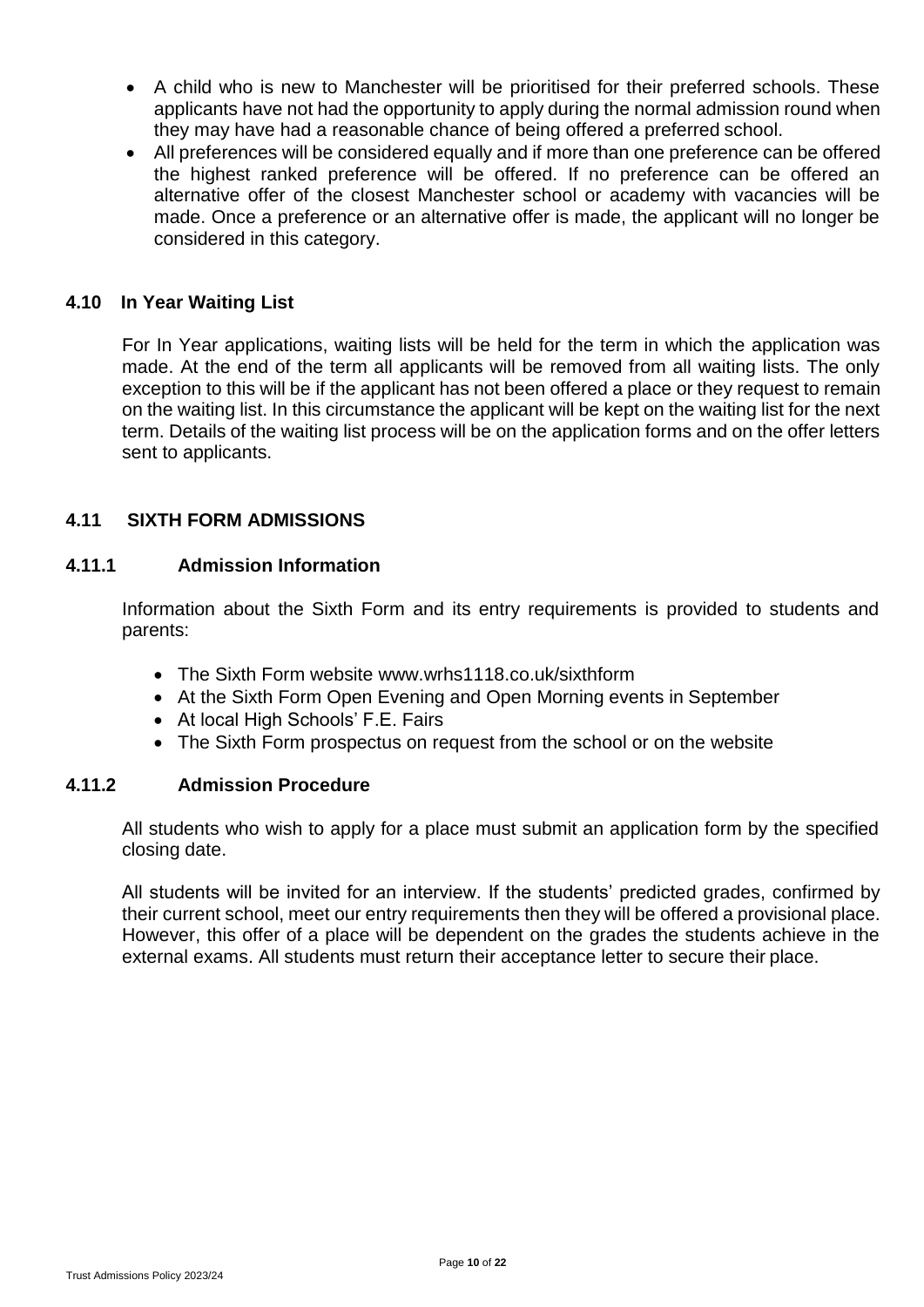#### **5.0 LEVENSHULME HIGH SCHOOL**

#### <span id="page-10-0"></span>**5.1 Admission Numbers (PAN)**

A Published Admission Number (PAN) is the number of places a school/academy has in each year of entry. Places will normally only be offered up to the published admission number. A child cannot be refused admission to the normal year of entry on the grounds of prejudice to the provision of efficient education and efficient use of resources unless the published admission number has been reached. The Levenshulme PAN is 200.

Outside of the year of entry it is expected that the PAN will continue to be applied. However, if circumstances at the academy have changed since the year of entry, a place may be refused even if the admission number has not been reached.

#### <span id="page-10-1"></span>**5.2 Admission Procedure for Year 7 Students for SeptemberIntake**

Information about the school will be provided in the first instance by:

- The LA to all parents/carers
- The school through its website [www.levenshulmehigh.co.uk](http://www.levenshulmehigh.co.uk/)
- The school through brochures on request
- The school through policies on request
- The school through Open Evenings, Transition Days and other events

Parents/carers must apply to their home Local Authority (LA) on or before the LA's closing date. Details of the closing date will be provided in the LA's brochure and on their website – [www.manchester.gov.uk/admissions.](http://www.manchester.gov.uk/admissions)

After September 1<sup>st</sup> any parents/carers wanting a place at the school must contact the LA directly.

#### <span id="page-10-2"></span>**5.3 Oversubscription Criteria**

The oversubscription criteria will be applied to all applicants where there are more applicants than places available. All applicants will be placed in a priority order determined by the oversubscription criteria. Places will be offered to the applicants with the highest priorityuntil all places at the academy have been offered.

• Year 7 in September (Secondary Admissions Round),

#### **5.4 Secondary Admissions Round – Oversubscription Criteria**

All children whose Education, Health and Care Plan names the school must be admitted subject to appropriate, statutory meetings and agreed plans.

**Category 1** - children who are looked after by a local authority and children who were previously looked after by a local authority. Children who were looked after or in state care outside of England and ceased to be in state care as a result of being adopted.

Previously looked after children are children who were looked after, but ceased to be so because they were adopted (or became subject to a child arrangement order or special guardianship order). A child is regarded as having been in state care in a place outside of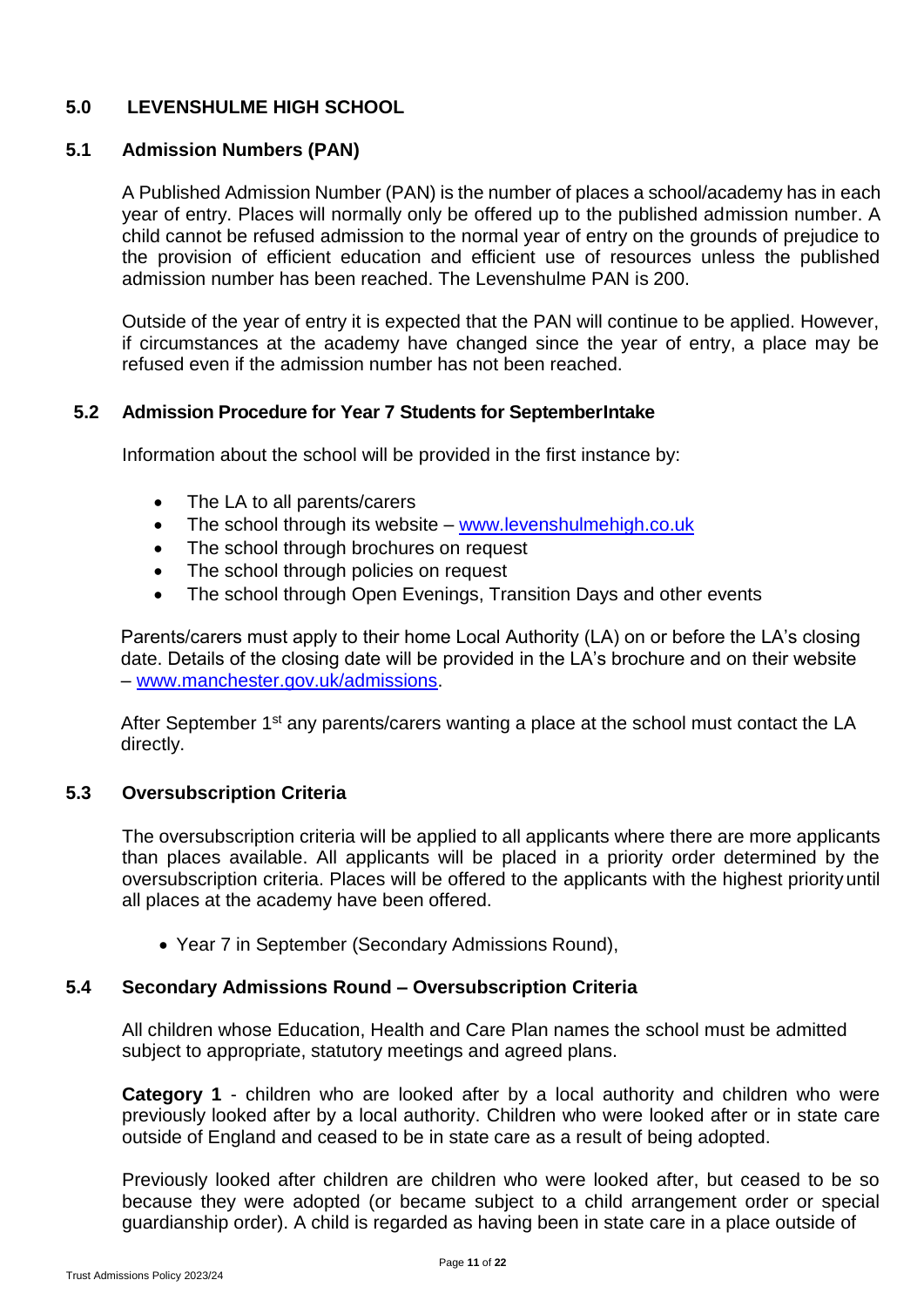England if they were accommodated by a public authority, a religious organisation or another professional provider of care.

**Category 2** - children with exceptional medical/social needs;

**Category 3** - children with a sibling at the academy;

#### **Category 4** – all other children

Within each category, applicants will be prioritised according to the distance between the child's permanent address and the academy. Distance will be measured in a straight line from the centre point of the child's permanent home address to the centre point of the academy as defined by Local Land and Property Gazetteer (LLPG), and using the LAs computerised measuring system, with those living closer to the academy receiving higher priority.

Proximity to the academy is used as a tie-breaker, those living closest being given priority. On the rare occasion where the offer of places to applicants with equi-distant addresses would lead to oversubscription, the decision of who will be offered the place will be made by random selection.

For parents/carers who have shared responsibility for a child, the place of residency will be determined as the address where the child lives for the majority of the week. Where this cannot be easily determined full details must be provided in writing at the time of application to enable the LA to determine which address will be used for the purpose of admission. Should the LA be unable to reach a decision based on the information received, the address provided for claiming Child Benefit and where appropriate, Child Tax Credits will be used. In such circumstances, documentary evidence must be provided.

#### **Notes: Category 2 – Exceptional medical/social needs**

- A panel of LA officers will consider Category 2 applications on behalf of the Academy Trust.
- If a parent/carer has chosen Levenshulme High School because the child has exceptional social or medical circumstances or the parent/carer is disabled, this should be indicated with the reasons for choosing the academy. Parents/carers must also provide a letter from a doctor or social worker as supporting evidence. The LA will then send a category 2 application form allowing the parent/carer to state in full the exceptional social/medical reasons why the child should attend this academy.
- If supporting evidence is not supplied with a category 2 application the application will be refused.

#### **Category 3 – Sibling**

• A sibling is defined as an older sister attending Levenshulme High School when the applicant will take up the place and living at the same address. This includes adopted siblings, stepsiblings and foster children;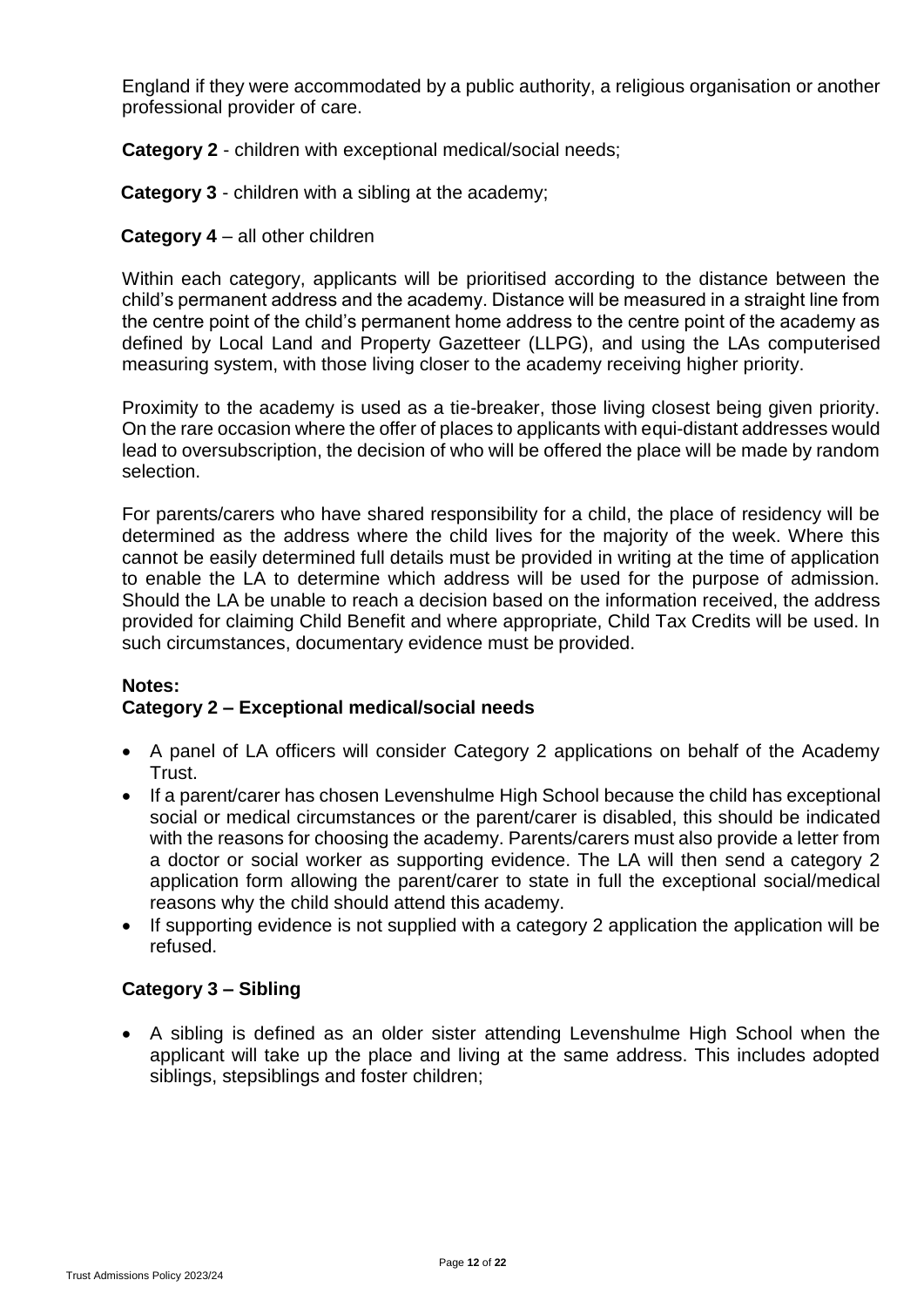#### <span id="page-12-0"></span>**5.5 Admission of children outside their normal age group**

Parents may request that their child is admitted outside their normal age group. To do so parents should include a request with their application, specifying why admission out of normal year group is being requested.

When such a request is made, the academy trust will make a decision on the basis of the circumstances of the case and in the best interests of the child concerned, taking into account the views of the headteacher and any supporting evidence provided by the parent.

Guidance for parents wishing to request consideration outside of the chronological age group:

- a) It is advised that all parents who submit a request still make an application for a school place at the normal time.
- b) Requests should be made in writing to the Academy Trust.
- c) Parents may provide any supplementary documentary evidence to support their request.
- d) Decisions are made by the Academy Trust on an individual basis and the Trust will consider:
	- $\circ$  The views and wishes of the parent
	- o The views of the prospective Headteacher/Local Academy Committee
	- o Evidence indicating academic, social and emotional development to date
	- o Where relevant, the child's medical history
	- o Whether the child has previously been educated out of chronological age group
	- o If the child would have fallen into another age group if it were not for the child being born prematurely

Decisions will be communicated in writing.

Should a request be granted, it does not indicate a formal offer of a school place. Instead it is an agreement to consider the child's application for a school place outside of their normal chronological age group.

Should the request be granted but your child is unsuccessful at obtaining a place at the school, the agreement made by the Academy Trust cannot be extended to other schools. This could result in your child being considered for a school place elsewhere in their normal chronological age group.

Should the request not be granted, your child could still be considered for a place at the school in their normal chronological age group.

The Academy Trust may share details of your request with Manchester Local Authority in order to seek advice. Permission will be obtained prior to the exchange of any information.

#### <span id="page-12-1"></span>**5.6 Late Applications**

The following excerpt taken from the LA's Admissions Scheme describes how late applications will be dealt with.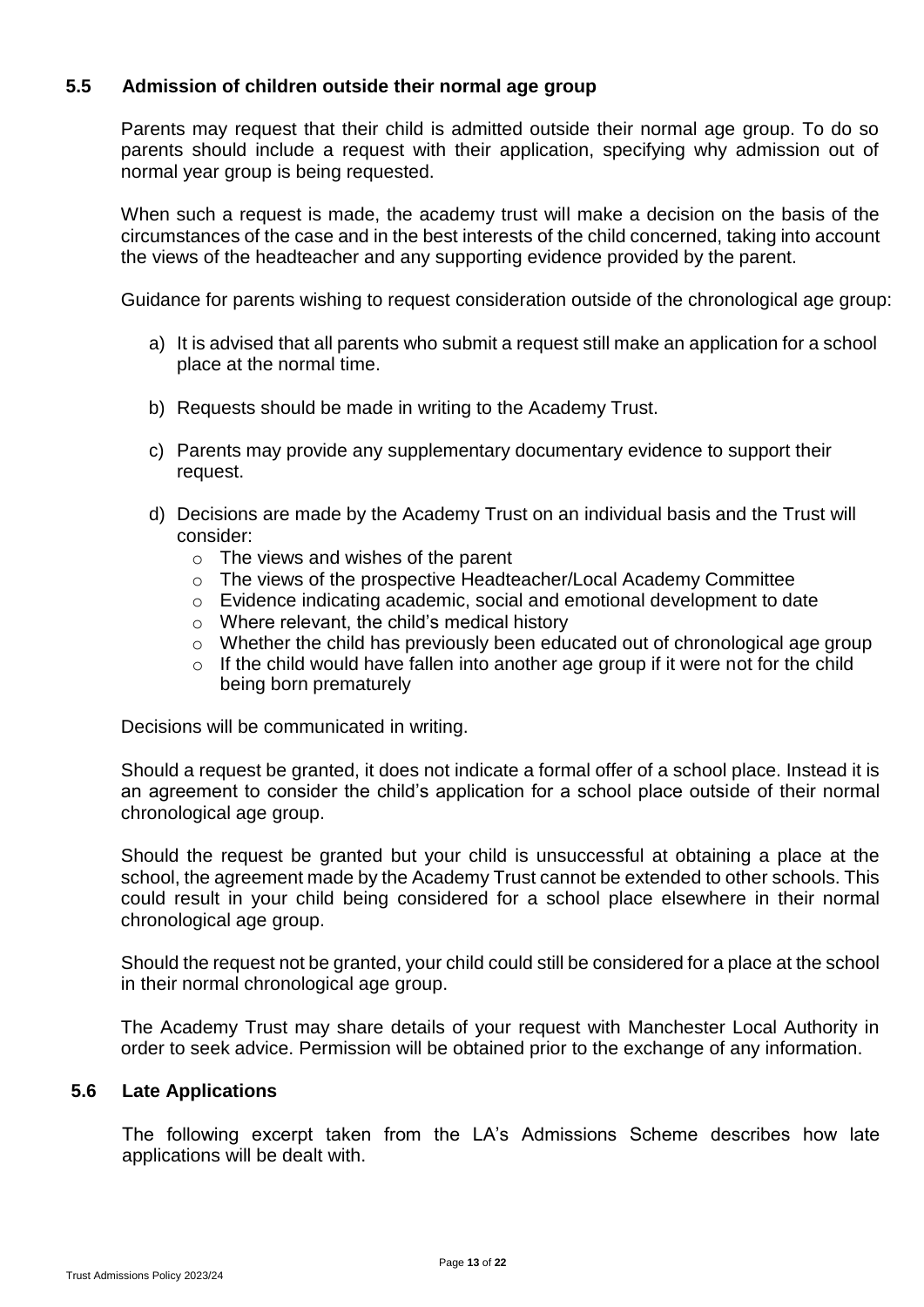#### **Secondary Admission Round - Late Applications**

- **5.6.1** The closing date for applications will be 31 October 2022. Any school application forms received after the closing date will be processed as late applications. This means an offer of a school/academy place will be made after all on time applicants have been processed. Late applications for Manchester school/academies may result in parents/carers not being offered a place at their preferred school/academy.
- **5.6.2** There is no closing date for late applicants. Admissions process lates after all ontime applications have been allocated and then places are offered in monthly batches.

#### <span id="page-13-0"></span>**5.7 Waiting Lists**

Waiting lists will be held in criteria order according to the oversubscription criteria. Waiting lists will not be operated on a "first come, first served" basis. The amount of time an applicant is on a waiting list will not affect their position on it.

For the Secondary Admissions Round a waiting list will be held up to the end of the autumn term. At this point applicants will be required to re-apply for the academy should theywish to stay on the waiting list.

#### **5.8 In Year Admission Arrangements for admitting students in Years 7-11 including readmission for any students who have left Levenshulme High School during the course of the year**

- All applications submitted for years other than the normal year of entry should be made directly to the LA.
- Applications will be considered by the academy and if the year group applied for has a place available, will admit the child.
- Parents/carers whose application is unsuccessful have the right to appeal to an independent appeal panel.
- The LA will provide a written explanation and an offer of appeal.

#### **5.9 In-Year Admissions – Oversubscription Criteria Y7 – 11 during the Academic Year**

All children whose Education, Health and Care Plan names the academy must be admitted subject to appropriate, statutory meetings and agreed plans.

**Category 1** - children who are looked after by a local authority and children who were previously looked after by a local authority. Children who were looked after or in state care outside of England and ceased to be in state care as a result of being adopted.

Previously looked after children are children who were looked after, but ceased to be so because they were adopted (or became subject to a child arrangement order or special guardianship order). A child is regarded as having been in state care in a place outside of England if they were accommodated by a public authority, a religious organisation or another professional provider of care.

**Category 2** - children with exceptional medical/social needs;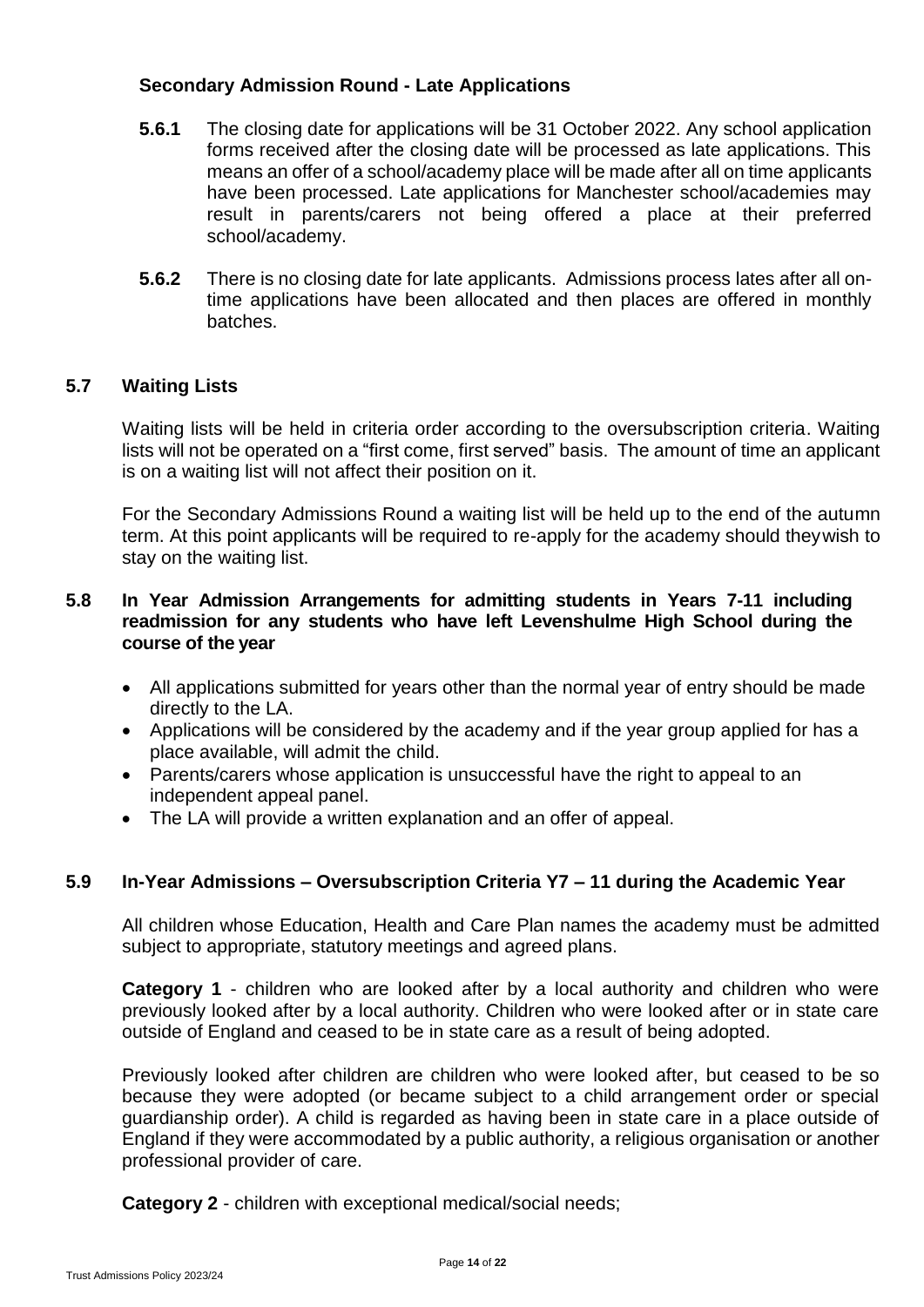**Category 3** - children with a sibling at the academy

**Category 4** *–* children who have moved into Manchester and are without an offer of a place

#### **Category 5** – all other children

Within each category, applicants will be prioritised according to the distance between the child's permanent address and the academy. Distance will be measured in a straight line from the centre point of the child's permanent home address to the centre point of the academy as defined by Local Land and Property Gazetteer (LLPG), and using the LAs computerised measuring system, with those living closer to the academy receiving higher priority.

Proximity to the academy is used as a tie-breaker, those living closest being given priority. On the rare occasion where the offer of places to applicants with equidistant addresses would lead to oversubscription, the decision of who will be offered the place will be made by random selection.

For parent/carers who have shared responsibility for a child, the place of residency will be determined as the address where the child lives for the majority of the week. Where this cannot be easily determined full details must be provided in writing at the time of application to enable the LA to determine which address will be used for the purpose of admission. Should the LA be unable to reach a decision based on the information received, the address provided for claiming Child Benefit and where appropriate, Child Tax Credits will be used. In such circumstances, documentary evidence must be provided.

#### **Notes:**

**Category 2** - Exceptional medical/social needs

- A panel of LA officers will consider Category 2 applications on behalf of the Academy Trust.
- If a parent/carer has chosen Levenshulme High School because the child has exceptional social or medical circumstances or the parent is disabled, this should be indicated with the reasons for choosing the academy. Parents/carers must also provide a letter from a doctor or social worker as supporting evidence. The LA will then send a category 2 application form allowing the parent/carer to state in full the exceptional social/medical reasons why the child should attend this academy.
- If supporting evidence is not supplied with a category 2 application the application will be refused.

#### **Category 3** - Sibling

• A sibling is defined as a sister attending the applied for school when the applicant will take up the place and living at the same address. This includes adopted siblings, stepsiblings and foster children;

#### **Category 4 – New to Manchester**

- A child is considered new to Manchester when they:
	- a) Move into the city from abroad and make an application within the same academic year.
	- b) Move into the city from another LA and make an application within the same academic year and it is unreasonable to expect them to attend their previous school.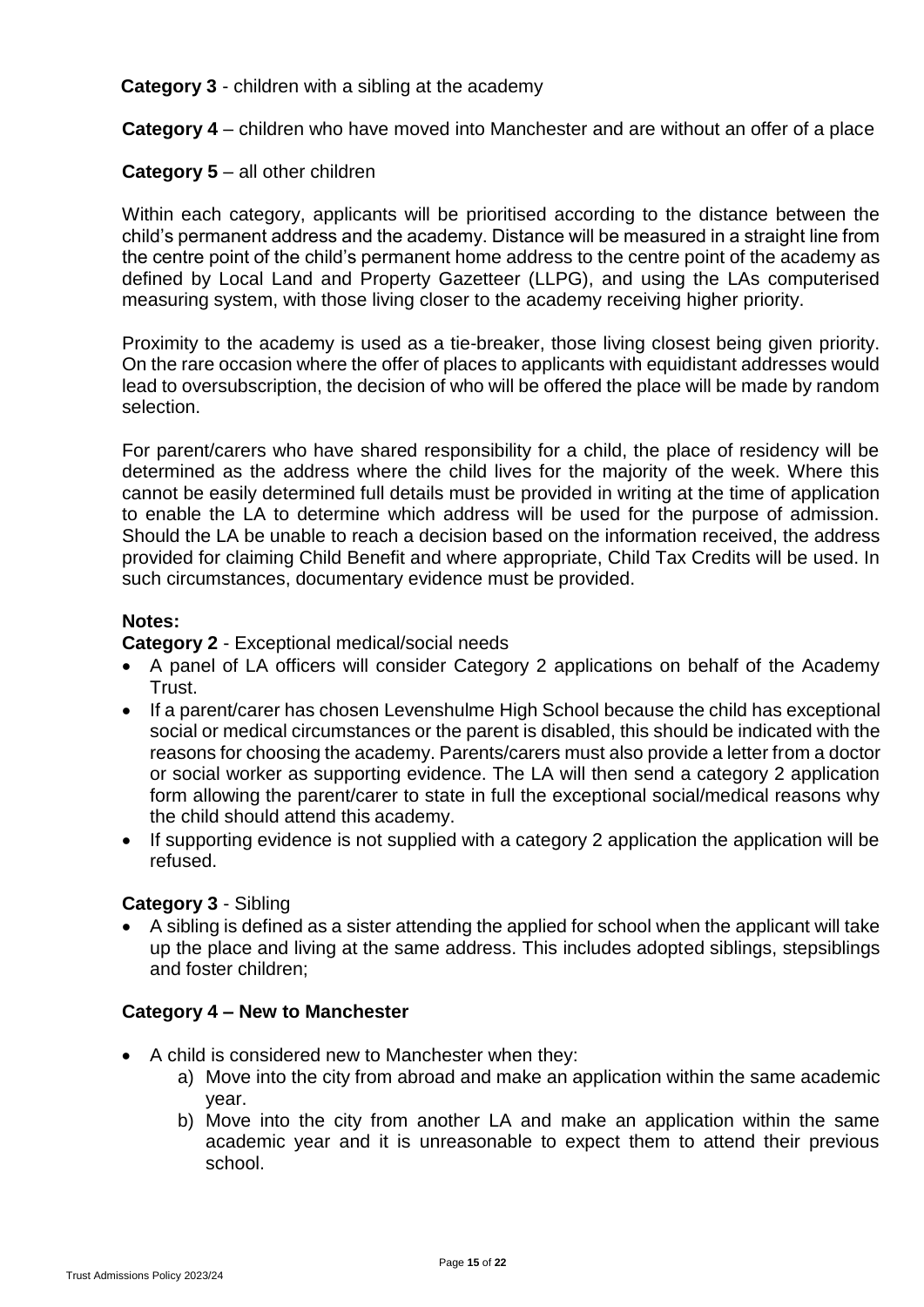- A child who is new to Manchester will be prioritised for their preferred schools. These applicants have not had the opportunity to apply during the normal admission round when they may have had a reasonable change of being offered a preferred school.
- All preferences will be considered equally and if more than one preference can be offered the highest ranked preference will be offered. If no preference can be offered an alternative offer of the closest Manchester school or academy with vacancies will be made. Once a preference for an alternative offer is made, the applicant will no longer be considered in this category.

#### <span id="page-15-0"></span>**5.10 In-Year Waiting List**

For In-Year applications, waiting lists will be held for the term in which the application was made. At the end of the term all applicants will be removed from all waiting lists. The only exception to this will be if the applicant has not been offered a place or they request to remain on the waiting list. In this circumstance the applicant will be kept on the waiting list for the next term. Details of the waiting list process will be on the application forms and on the offer letters sent to applicants.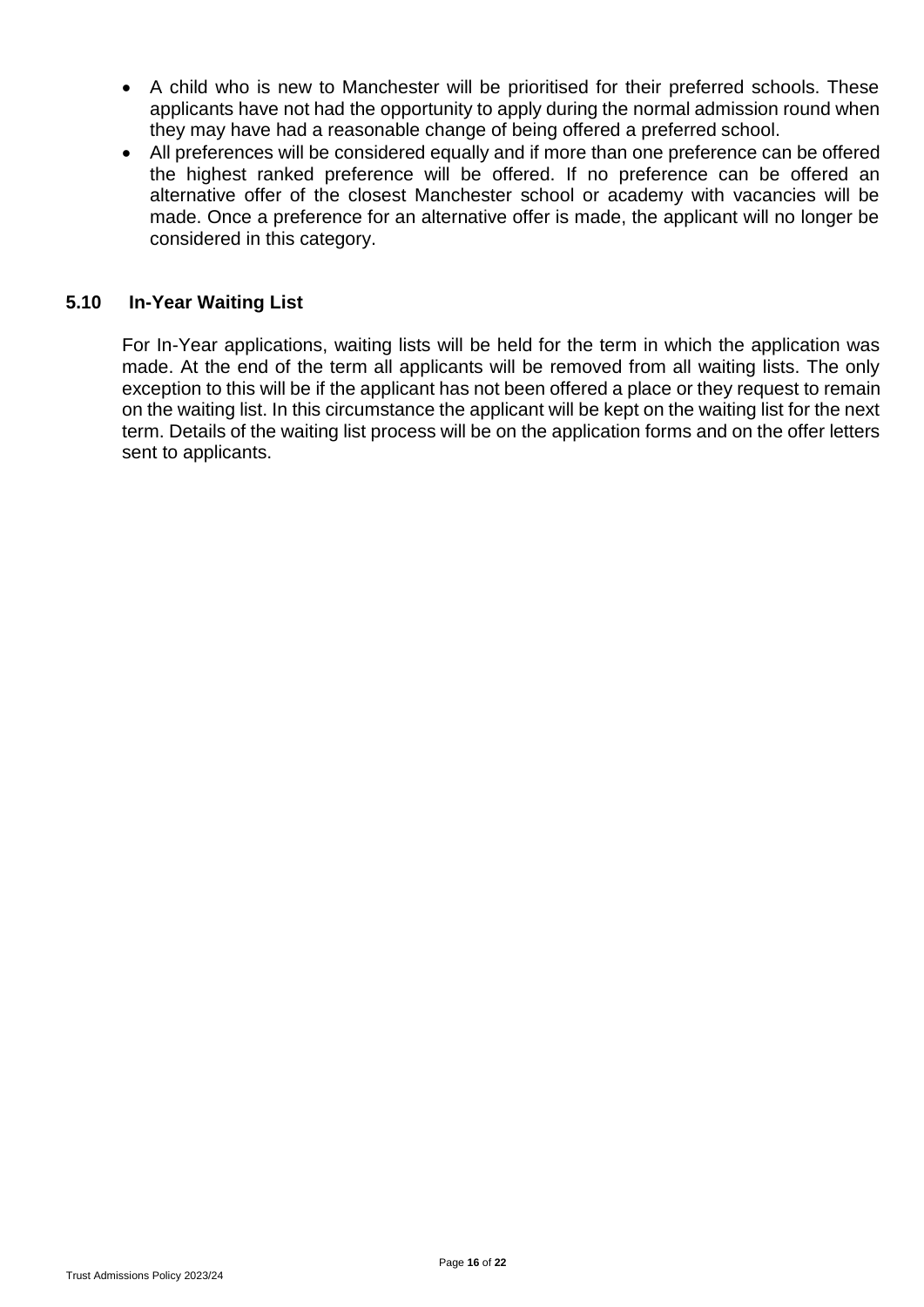#### <span id="page-16-0"></span>**6 THE EAST MANCHESTER ACADEMY**

#### <span id="page-16-1"></span>**6.1 Admission Numbers (PAN)**

A Published Admission Number (PAN) is the number of places a school/academy has in each year of entry. Places will normally only be offered up to the published admission number. A child cannot be refused admission to the normal year of entry on the grounds of prejudice to the provision of efficient education and efficient use of resources unless the published admission number has been reached. The East Manchester PAN is 200.

Outside of the year of entry it is expected that the PAN will continue to be applied. However, if circumstances at the academy have changed since the year of entry, a place may be refused even if the admission number has not been reached.

#### <span id="page-16-2"></span>**6.2 Admission Procedure for Year 7 Students for SeptemberIntake**

Information about the school will be provided in the first instance by:

- The LA to all parents/carers
- The school through its website [www.theeastmanchesteracademy.co.uk](http://www.theeastmanchesteracademy.co.uk/)
- The school through brochures on request
- The school through policies on request
- The school through Open Evenings, Transition Days and other events

Parents/carers must apply to their home Local Authority (LA) on or before the LA's closing date. Details of the closing date will be provided in the LA's brochure and on their website – [www.manchester.gov.uk/admissions.](http://www.manchester.gov.uk/admissions)

After September 1<sup>st</sup> any parents/carers wanting a place at the school must contact the LA directly.

#### <span id="page-16-3"></span>**6.3 Oversubscription Criteria**

The oversubscription criteria will be applied to all applicants where there are more applicants than places available. All applicants will be placed in a priority order determined by the oversubscription criteria. Places will be offered to the applicants with the highest priorityuntil all places at the academy have been offered.

• Year 7 in September (Secondary Admissions Round),

#### **6.4 Secondary Admissions Round – Oversubscription Criteria**

All children whose Education, Health and Care Plan names the school must be admitted, subject to appropriate, statutory meetings and agreed plans.

**Category 1** - children who are looked after by a local authority and children who were previously looked after by a local authority. Children who were looked after or in state care outside of England and ceased to be in state care as a result of being adopted.

Previously looked after children are children who were looked after, but ceased to be so because they were adopted (or became subject to a child arrangement order or special guardianship order). A child is regarded as having been in state care in a place outside of England if they were accommodated by a public authority, a religious organisation or another professional provider of care.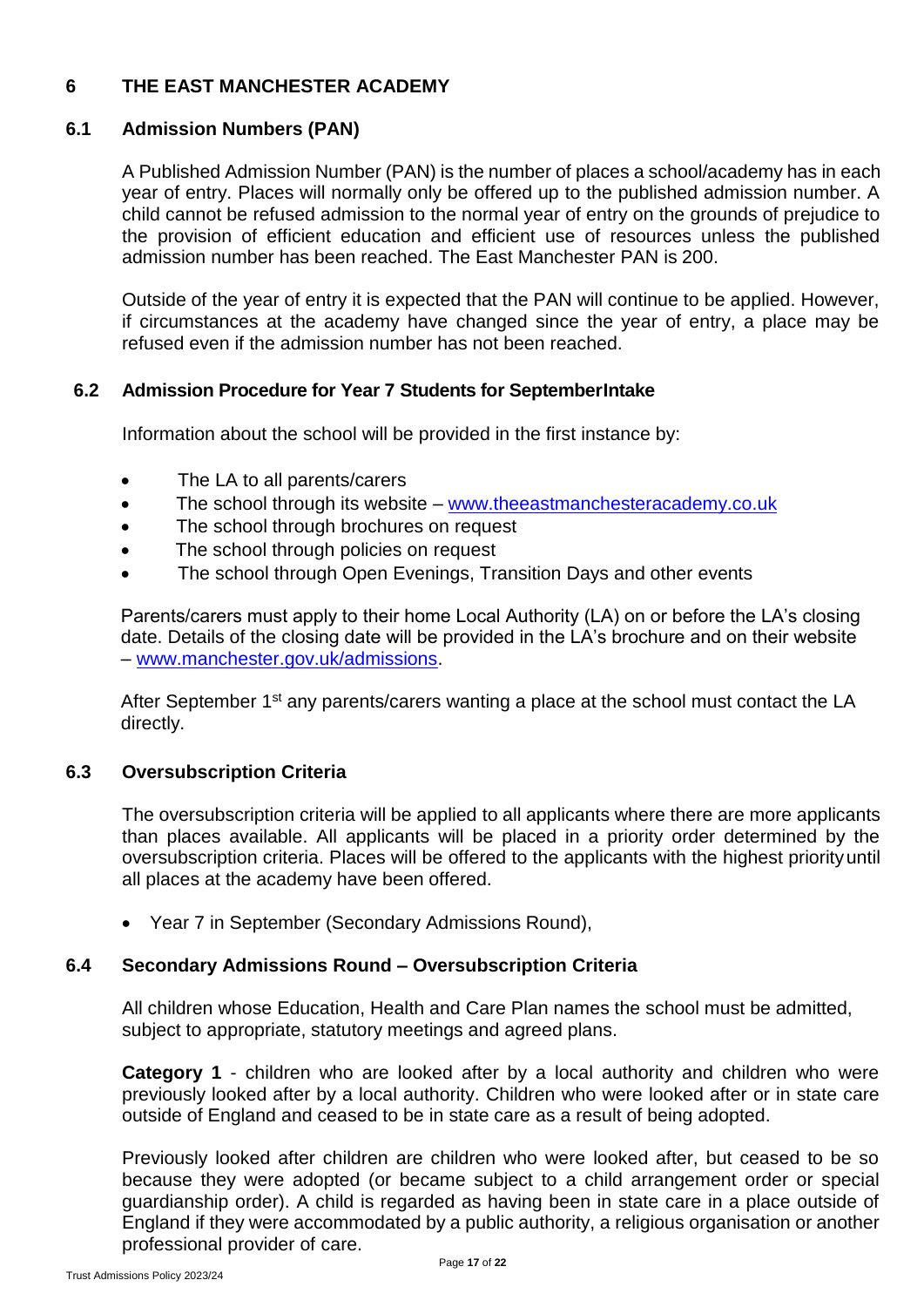**Category 2** - children with exceptional medical/social needs;

**Category 3** - children with a sibling at the academy;

#### **Category 4** – all other children

Within each category, applicants will be prioritised according to the distance between the child's permanent address and the academy. Distance will be measured in a straight line from the centre point of the child's permanent home address to the centre point of the academy as defined by Local Land and Property Gazetteer (LLPG), and using the LAs computerised measuring system, with those living closer to the academy receiving higher priority.

Proximity to the academy is used as a tie-breaker, those living closest being given priority. On the rare occasion where the offer of places to applicants with equi-distant addresses would lead to oversubscription, the decision of who will be offered the place will be made by random selection.

For parents/carers who have shared responsibility for a child, the place of residency will be determined as the address where the child lives for the majority of the week. Where this cannot be easily determined full details must be provided in writing at the time of application to enable the LA to determine which address will be used for the purpose of admission. Should the LA be unable to reach a decision based on the information received, theaddress provided for claiming Child Benefit and where appropriate, Child Tax Credits will be used. In such circumstances, documentary evidence must be provided.

#### **Notes: Category 2 – Exceptional medical/social needs**

- A panel of LA officers will consider Category 2 applications on behalf of the Academy Trust.
- If a parent/carer has chosen The East Manchester Academy because the child has exceptional social or medical circumstances or the parent/carer is disabled, this should be indicated with the reasons for choosing the academy. Parents/carers must also provide a letter from a doctor or social worker as supporting evidence. The LA will then send a category 2 application form allowing the parent/carer to state in full the exceptional social/medical reasons why the child should attend this academy.
- If supporting evidence is not supplied with a category 2 application the application will be refused.

#### **Category 3 – Sibling**

• A sibling is defined as an older brother or sister attending The East Manchester Academy when the applicant will take up the place and living at the same address. This includes adopted siblings, stepsiblings and foster children;

#### <span id="page-17-0"></span>**6.5 Admission of children outside their normal age group**

Parents may request that their child is admitted outside their normal age group. To do so parents should include a request with their application, specifying why admission out of normal year group is being requested.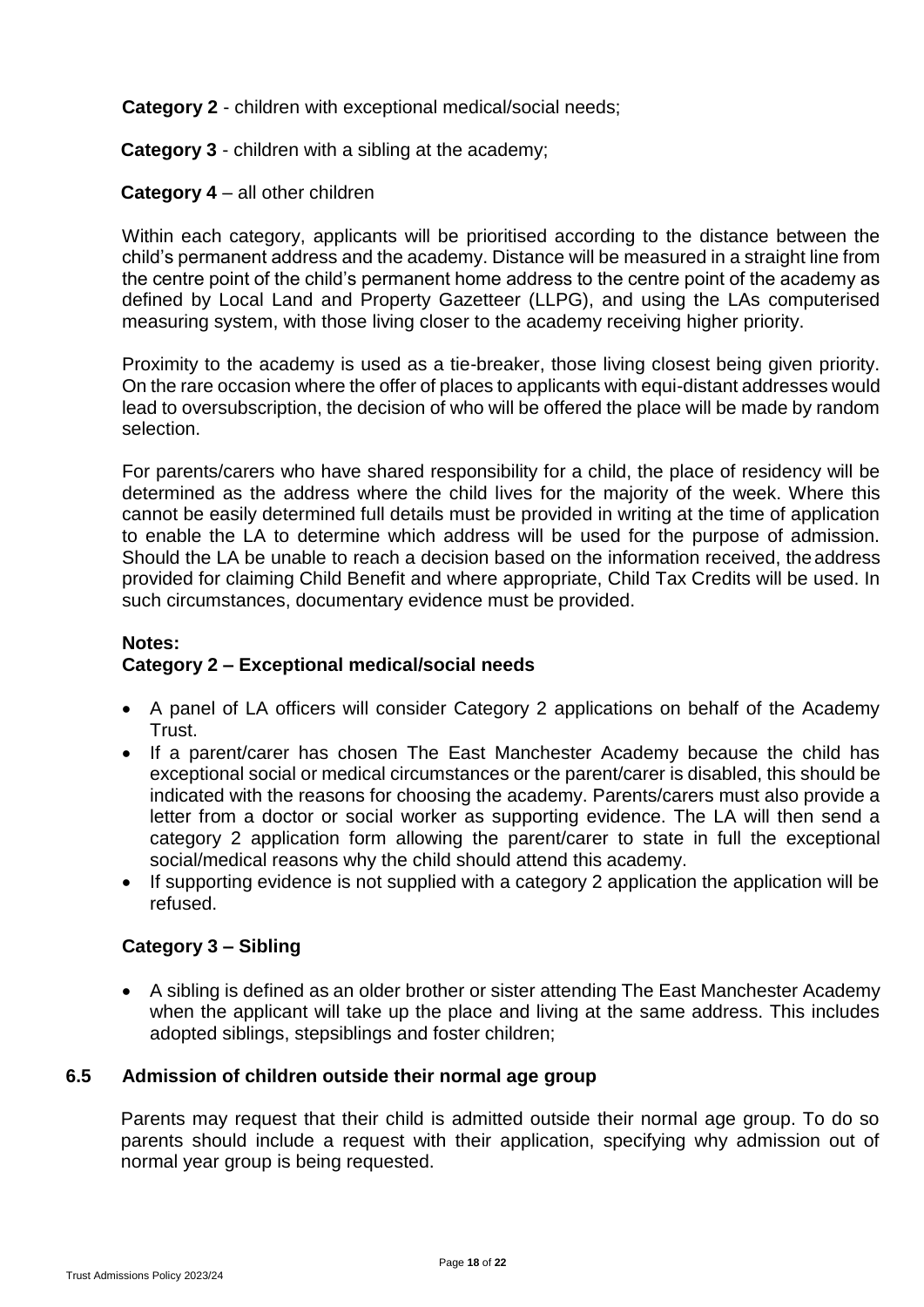When such a request is made, the academy trust will make a decision on the basis of the circumstances of the case and in the best interests of the child concerned, taking into account the views of the headteacher and any supporting evidence provided by the parent.

Guidance for parents wishing to request consideration outside of the chronological age group:

- e) It is advised that all parents who submit a request still make an application for a school place at the normal time.
- f) Requests should be made in writing to the Academy Trust.
- g) Parents may provide any supplementary documentary evidence to support their request.
- h) Decisions are made by the Academy Trust on an individual basis and the Trust will consider:
	- $\circ$  The views and wishes of the parent
	- o The views of the prospective Headteacher/Local Academy Committee
	- o Evidence indicating academic, social and emotional development to date
	- o Where relevant, the child's medical history
	- o Whether the child has previously been educated out of chronological age group
	- o If the child would have fallen into another age group if it were not for the child being born prematurely

Decisions will be communicated in writing.

Should a request be granted, it does not indicate a formal offer of a school place. Instead it is an agreement to consider the child's application for a school place outside of their normal chronological age group.

Should the request be granted but your child is unsuccessful at obtaining a place at the school, the agreement made by the Academy Trust cannot be extended to other schools. This could result in your child being considered for a school place elsewhere in their normal chronological age group.

Should the request not be granted, your child could still be considered for a place at the school in their normal chronological age group.

The Academy Trust may share details of your request with Manchester Local Authority in order to seek advice. Permission will be obtained prior to the exchange.

#### <span id="page-18-0"></span>**6.6 Late Applications**

The following excerpt taken from the LA's Admissions Scheme 2020/21 describes how late applications will be dealt with.

#### **Secondary Admission Round - Late Applications**

**6.6.1** The closing date for applications will be 30 October 2021. Any school application forms received after the closing date will be processed as late applications. This means an offer of a school/academy place will be made after all on time applicants have been processed. Late applications for Manchester school/academies may result in parents/carers not being offered a place at their preferred school/academy.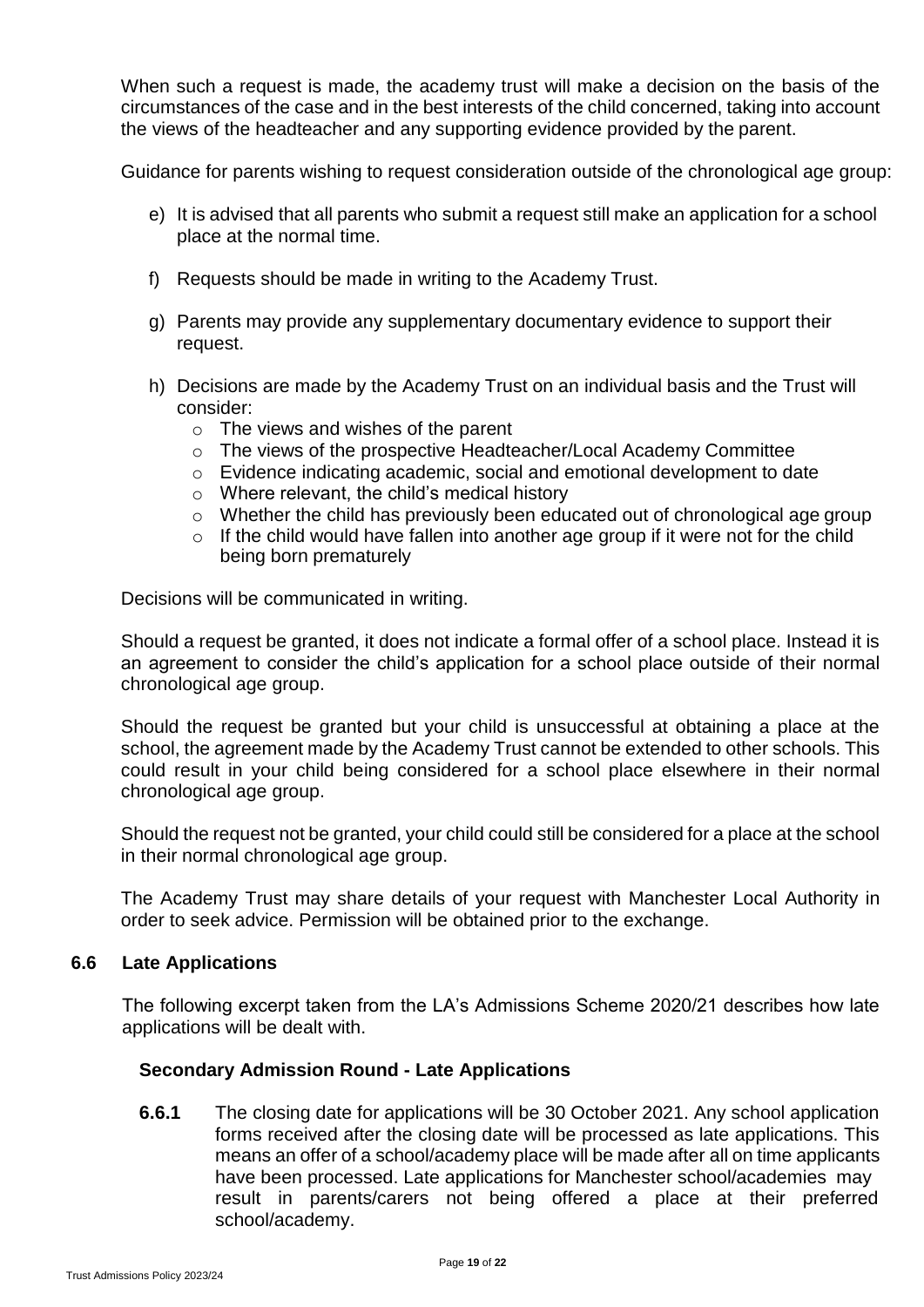**6.6.2** There is no closing date for late applicants. Admissions process lates after all ontime applications have been allocated and then places are offered in monthly batches.

#### <span id="page-19-0"></span>**6.7 Waiting Lists**

Waiting lists will be held in criteria order according to the oversubscription criteria. Waiting lists will not be operated on a "first come, first served" basis. The amount of time an applicant is on a waiting list will not affect their position on it.

For the Secondary Admissions Round a waiting list will be held up to the end of the autumn term. At this point applicants will be required to reapply for the academy should they wishto stay on the waiting list.

#### **6.8 In Year Admission Arrangements for admission students in Years 7-11 including readmission for any students who have left The East Manchester Academy during the course of the year**

- All applications submitted for years other than the normal year of entry should be made directly to the LA.
- Applications will be considered by the academy and if the year group applied for has a place available, will admit the child.
- Parents/carers whose application is unsuccessful have the right to appeal to an independent appeal panel.
- The LA will provide a written explanation and an offer of appeal.

#### **6.9 In-Year Admissions – Oversubscription Criteria Y7 – 11 during the Academic Year**

All children whose Education, Health and Care Plan names the academy must be admitted, subject to appropriate, statutory meetings and agreed plans.

**Category 1** - children who are looked after by a local authority and children who were previously looked after by a local authority. Children who were looked after or in state care outside of England and ceased to be in state care as a result of being adopted.

Previously looked after children are children who were looked after, but ceased to be so because they were adopted (or became subject to a child arrangement order or special guardianship order). A child is regarded as having been in state care in a place outside of England if they were accommodated by a public authority, a religious organisation or another professional provider of care.

**Category 2** - children with exceptional medical/social needs;

**Category 3** - children with a sibling at the academy

**Category 4** *–* children who have moved into Manchester and are without an offer of a place;

#### **Category 5 – all other children**

Within each category, applicants will be prioritised according to the distance between the child's permanent address and the academy. Distance will be measured in a straight line from the centre point of the child's permanent home address to the centre point of the academy as defined by Local Land and Property Gazetteer (LLPG), and using the LAs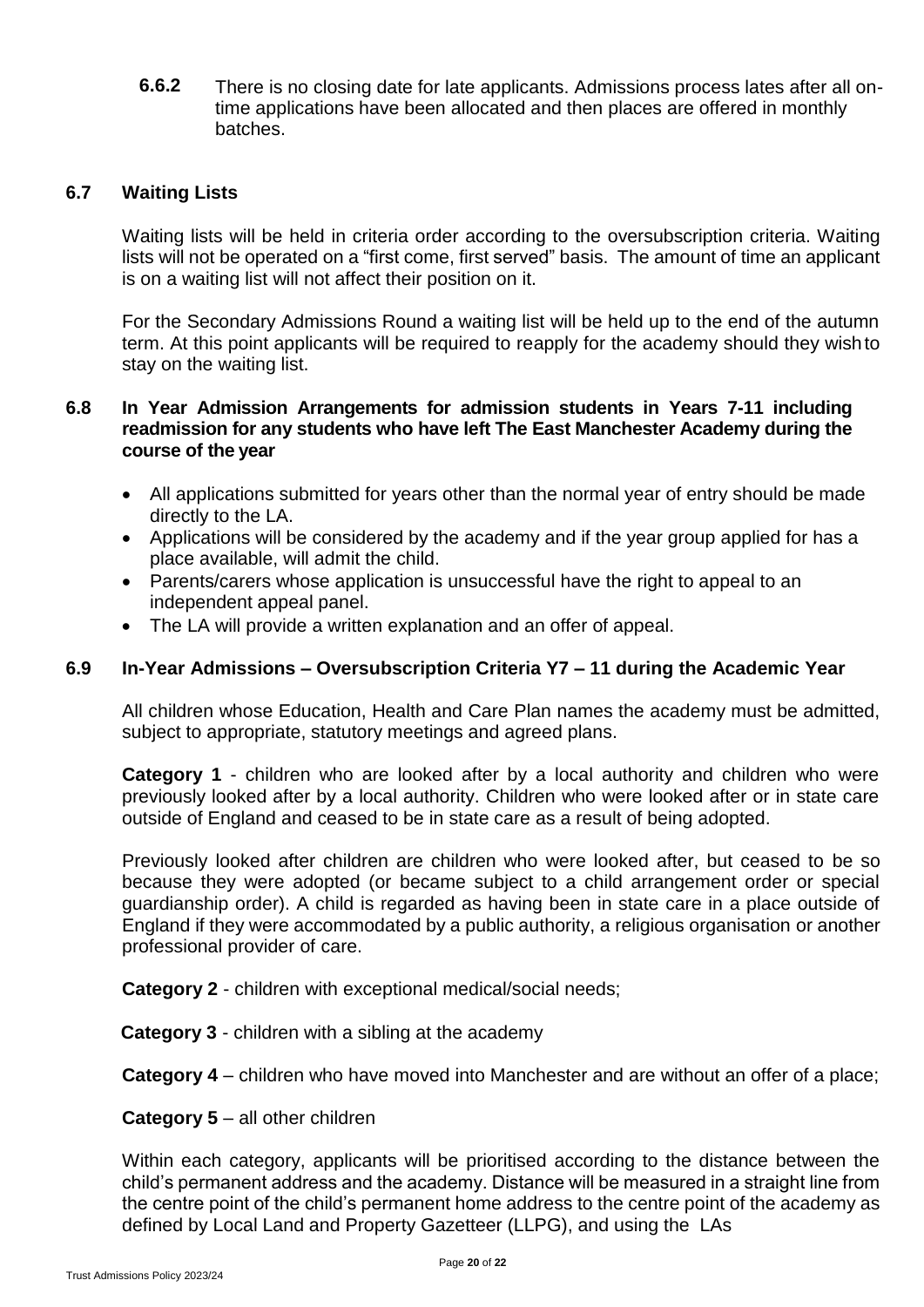computerised measuring system, with those living closer to the academy receiving higher priority.

Proximity to the academy is used as a tie-breaker, those living closest being given priority. On the rare occasion where the offer of places to applicants with equi-distant addresses would lead to oversubscription, the decision of who will be offered the place will be made by random selection.

For parent/carers who have shared responsibility for a child, the place of residency will be determined as the address where the child lives for the majority of the week. Where this cannot be easily determined full details must be provided in writing at the time of application to enable the LA to determine which address will be used for the purpose of admission. Should the LA be unable to reach a decision based on the information received, the address provided for claiming Child Benefit and where appropriate, Child Tax Credits will be used. In such circumstances, documentary evidence must be provided.

#### **Notes:**

**Category 2** - Exceptional medical/social needs

- A panel of LA officers will consider Category 2 applications on behalf of the Academy Trust.
- If a parent/carer has chosen The East Manchester Academy because the child has exceptional social or medical circumstances or the parent is disabled, this should be indicated with the reasons for choosing the academy. Parents/carers must also provide a letter from a doctor or social worker as supporting evidence. The LA will then send a category 2 application form allowing the parent/carer to state in full the exceptional social/medical reasons why the child should attend this academy.
- If supporting evidence is not supplied with a category 2 application the application will be refused.

#### **Category 3** - Sibling

• A sibling is defined as a sister/brother attending the applied for school when the applicant will take up the place and living at the same address. This includes adopted siblings, stepsiblings and foster children;

#### **Category 4 – New to Manchester**

- A child is considered new to Manchester when they:
	- c) Move into the city from abroad and make an application within the same academic year.
	- d) Move into the city from another LA and make an application within the same academic year and it is unreasonable to expect them to attend their previous school.
- A child who is new to Manchester will be prioritised for their preferred schools. These applicants have not had the opportunity to apply during the normal admission round when they may have had a reasonable chance of being offered a preferred school.
- All preferences will be considered equally and if more than one preference can be offered the highest ranked preference will be offered. If no preference can be offered an alternative offer of the closest Manchester school or academy with vacancies will be made. Once a preference for an alternative offer is made, the applicant will no longer be considered in this category.